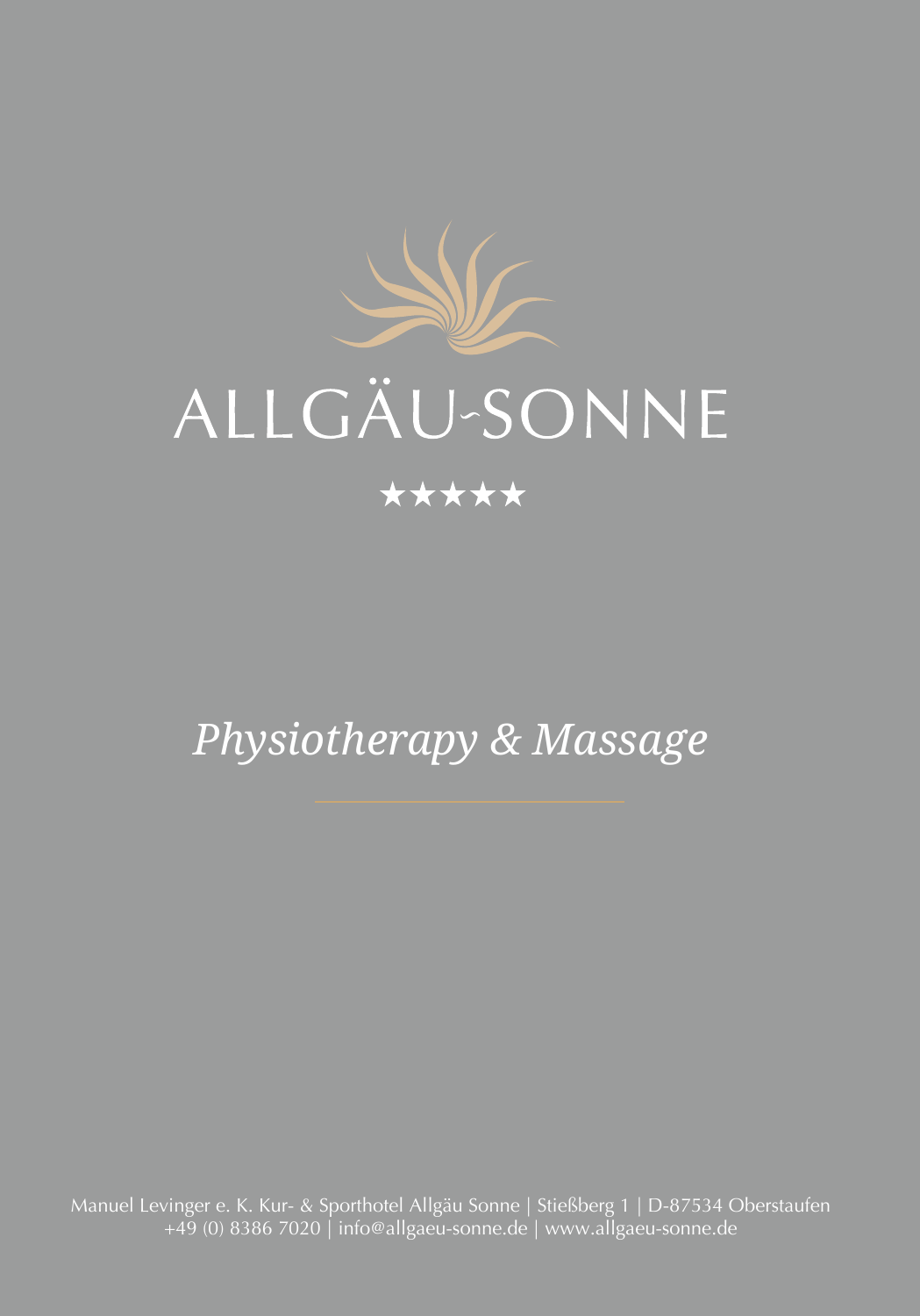### *Content*

| <b>Our Products</b>                       | 4  |
|-------------------------------------------|----|
| Physiotherapy                             | 5  |
| <b>Massages</b>                           | 6  |
| Massage Packages                          | 11 |
| <b>Other Treatments</b>                   | 12 |
| <b>Baths</b>                              | 14 |
| Body Wraps in the Flowel-System           | 16 |
| <i><u><b>Intensive Treatments</b></u></i> | 19 |
| Private orthopaedic Rehabilitation        | 21 |
| Etiquette                                 | 22 |

*>> The best for your well-being and your health <<* 

To feel comfortable in your own body is one of the most important things.

We would like to contribute to this and offer different wellness massages, body wraps and other treatments to suit your own individual and special needs.

If you want to do something specifically for health, we offer a variety of medical treatments with competent background knowledge.

We are looking forward to welcoming you in our Physiotherapy & Massage department and are pleased to advise you and book your treatments.

> Wellness reception on 2nd floor Phone: +49 (0) 8386 702 965 E-Mail: physio@allgaeu-sonne.de

We are looking forward to see you!

Your

*Physiotherapy & Massage Department*

In order to reach best results for you, we use the organic products of Haslauer/Kurland, Pino & Primavera.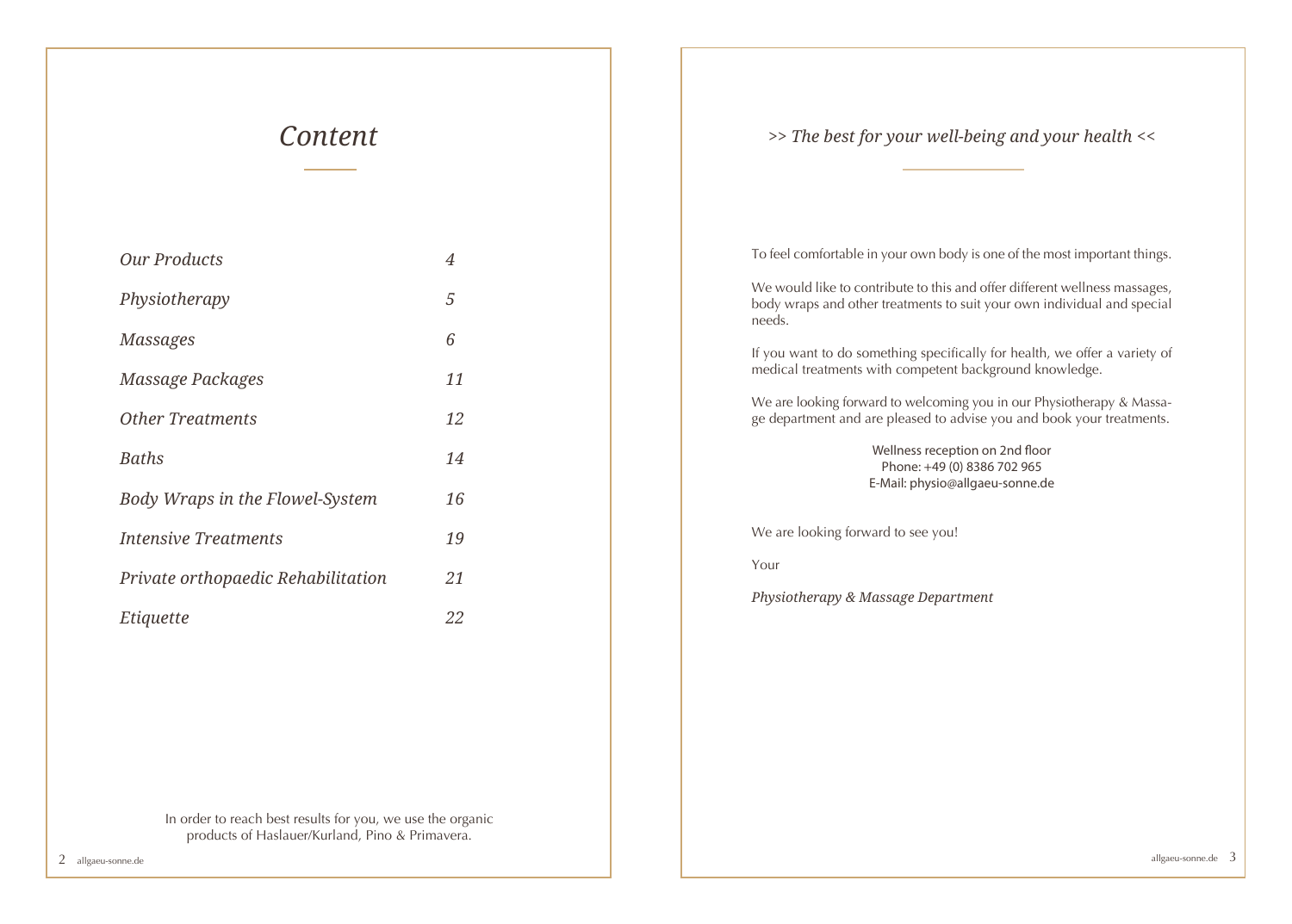

>>Nature is the best guide to living well.<<

These were the words of the Roman philosopher Cicero, which have accompanied the brand Kurland for more than 50 years.

The brand Kurland stands for many years of experience with natural raw materials, effective recipes, latest technologies and strictest quality controls.

Herbs, medicinal plants and blossoms, selected fruits, rich moor, high-quality oils, goat butter or salts and seaweed from the sea. These are all essences, which serve to boost your well-being and nurse the body carefully and intensively.



The family business from the Black Forest exists for more than 100 years. The PINO GmbH is the expert for essential oils, high quality healthcare products and body treatments with a sanitarily preventive character at the highest level, due to many years of experience and excellent and innovative expertise.

The closeness to nature as the basis for holistic wellness concepts and their effort, passing them along their customers, have persisted until today.



Primavera provides 100% pure oils and a wide range of products titled "bio".

Essential oils are fragrant treasures from nature. Their individual scent contains effective plant energy and healing power. They are the core of their products. With organically grown products and the concept of sustainability, Primavera stands for top quality.

Top quality for health & well-being.

## *Our Products* **Physiotherapy**

#### **PREVENTION**

Individual consultation in health matters with valuable tips for implementation in everyday life, profession or sports. The aim is to reveal and optimize uneconomic movement patterns and posture habits and thus to improve the body perception. This screening serves to consider the locomotor system and the entire body as a whole, towards a physiological balance.

| Physio Prevention                     | approx. 25 min. | € 42,- |
|---------------------------------------|-----------------|--------|
| Physio Abdomen (digestion regulating) | approx. 25 min. | € 42,- |

#### **THERAPY**

The basis is the private medical prescription (of your doctor or of the hotel's doctor), to restore restricted functions of the musculoskeletal and calliper system within the therapy. Aim of the active and passive therapy techniques are pain reduction, restoring functions, increase of the movement quality, coordination training, muscle strengthening, posture training, optimisation of everyday life movements and activation of self-healing powers of your body.

| Kinetotherapeutic Baths Single       | approx. 25 min. | € 36.- |
|--------------------------------------|-----------------|--------|
| Physiotherapy on Resistance Machines | approx. 25 min. | € 40.- |
| Physiotherapy                        | approx. 25 min. | € 42,- |
| Manual Therapy                       | approx. 25 min. | € 43,- |
|                                      |                 |        |

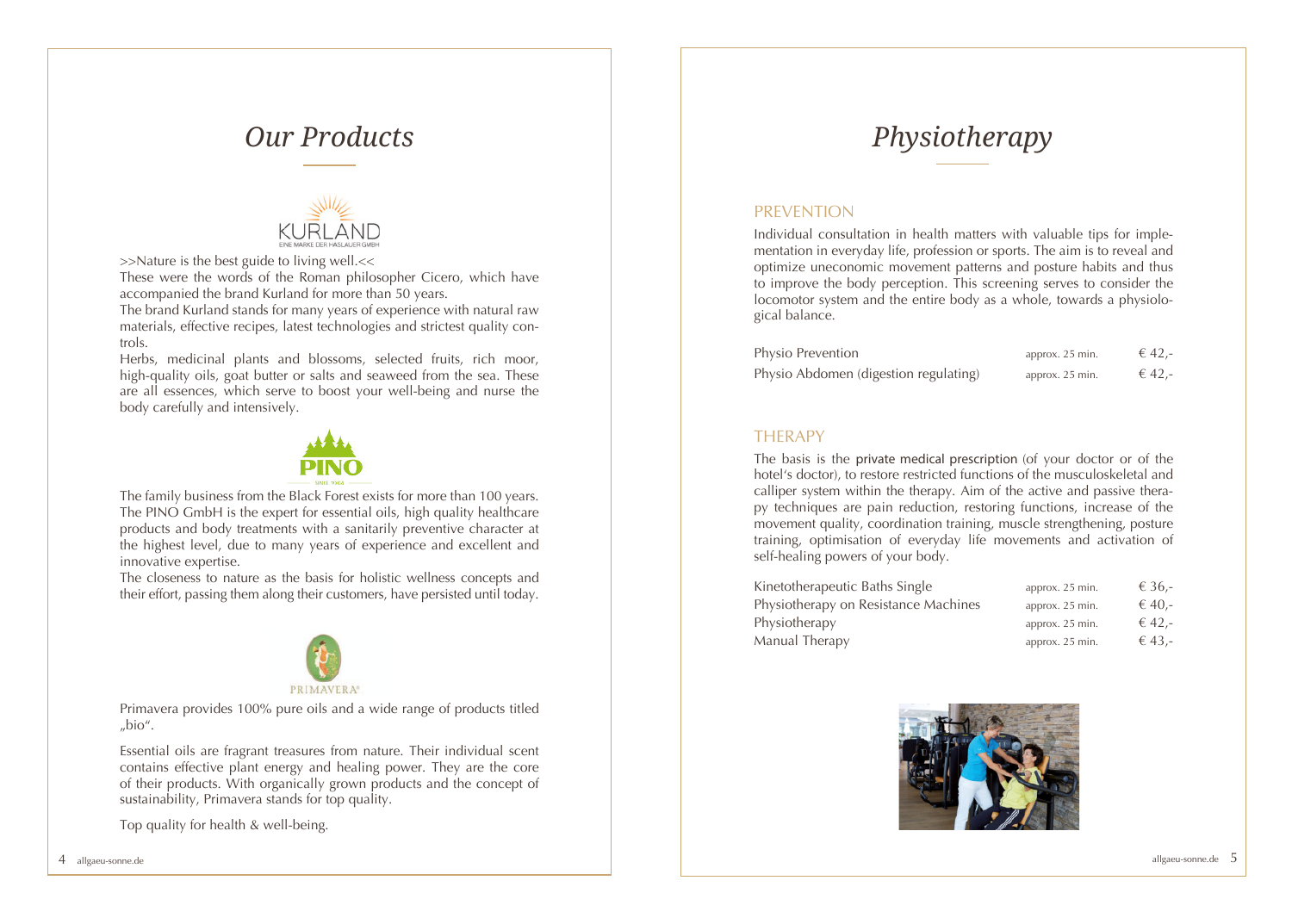### *Massages Massages*

Relaxing, harmonising, activating – those are the different effects of our individual massage techniques. Whatever you decide, our well trained team will take care of your individual needs for body, mind and soul.

#### Medical / Classic Massage

Soothing, improving blood circulation and metabolism are just a few positive effects. Depending on your requirements and the duration, we treat parts such as back, neck or legs as well as the entire body within the 50-minutes massage.

| approx. 20 min. | € 35.- |
|-----------------|--------|
| approx. 25 min. | € 40,- |
| approx. 50 min. | € 78,- |

#### "Free Neck"

Relaxing and soothing neck treatment, optinally with cupping technique and pleasant heated pad.

### "Free Belly"

Soft and tension releasing massage with heated pad to support the digestive system.

#### "Free Head"

Stimulating and clearing massage for neck and head.

#### Leg-Relax-Massage

We focus on the legs with an oil, that was especially developed for this treatment.

each approx. 25 min.  $\epsilon$  42,-

### Foot Reflexology

Reflex zones of the feet are stimulated, which has a positive effect on almost all body regions and organs. To relax, to activate the energy flow or to reduce pain.

approx. 25 min.  $\epsilon$  43,-

#### Manual Lymphatic Drainage / Relaxation Drainage

With a lymphatic drainage we stimulate the lymph system to reduce fluids in the tissue. Toxic elements will get washed out. Swelling will be reduced. It's recommended, if you have heavy legs, oedema, migraine or rheumatism.

| approx. 25 min. | € 42,- |
|-----------------|--------|
| approx. 40 min. | € 65,- |
| approx. 50 min. | € 75,- |

#### Sports massage

The sports massage focuses on often used muscle areas which tend to tighten up. It is offered before and after sports. This stronger massage loosens tight areas of the body with kneading, stretching and loosening grips and has a regenerating effect.

approx. 50 min.  $680,-$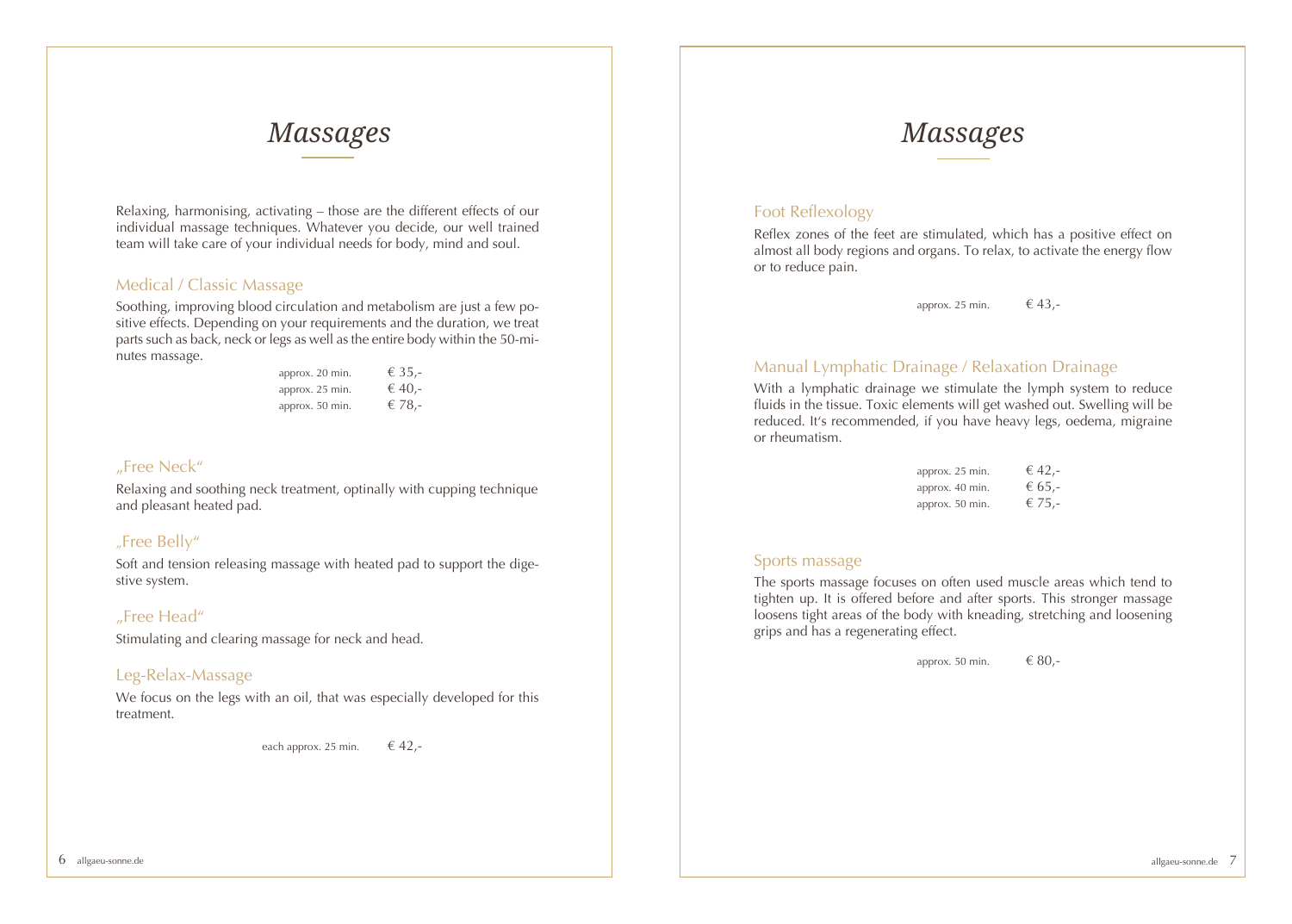### *Massages Massages*

#### Breuss Massage

The Breuss massage is an energetic-manual back massage, which can loose mental and physical tensions gently. The backbone is stretched, so that blocked energy can flow again. Mostly recommended for disc problems and most effectively used in combination with the Dorn therapy.

approx. 25 min.  $\epsilon$  42,-

#### Dorn Massage

Soft treatment to correct your vertebrae and joints due to soft pressure to the spine and simple exercises, which are practicable by yourself. The static of your body will return to normal and your mobility will improve.

approx. 25 min.  $\epsilon$  42,-

#### Dorn / Breuss Method

Combination of both treatment methods.

approx. 50 min.  $\epsilon$  75,-

#### Aromatic Oil Massage

The special oils used for the aromatic oil massage are massaged deeply into the skin to stimulate the nerve-, blood- and lymphatic-system. The skin will be either nourished, relaxed, refreshed, heated or cooled down. The scents boost well-being and the stress level will decrease. Choose from the ethereal essences lavender, peppermint, rose and orange.

| Aromatic Oil Back Massage      | approx. 25 min. | € 42,- |
|--------------------------------|-----------------|--------|
| Aromatic Oil Full-Body Massage | approx. 50 min. | € 80,- |

#### Garshan Massage

This ayurvedic technique is a dry massage with raw silk gloves. The skin is peeled softly and the microcirculation of the skin will be improved, best used before other massages, since the skin is more responsive for further treatments.

approx. 20 min.  $\epsilon$  35,-

#### Lomi Lomi

This Hawaiian massage is a purifying and harmonising ritual, which supports the body in getting rid of burdensome energies. Due to deep relaxation during the massage, you experience yourself intensively in your body.

approx. 75 min. (incl. resting period)  $\epsilon$  100,-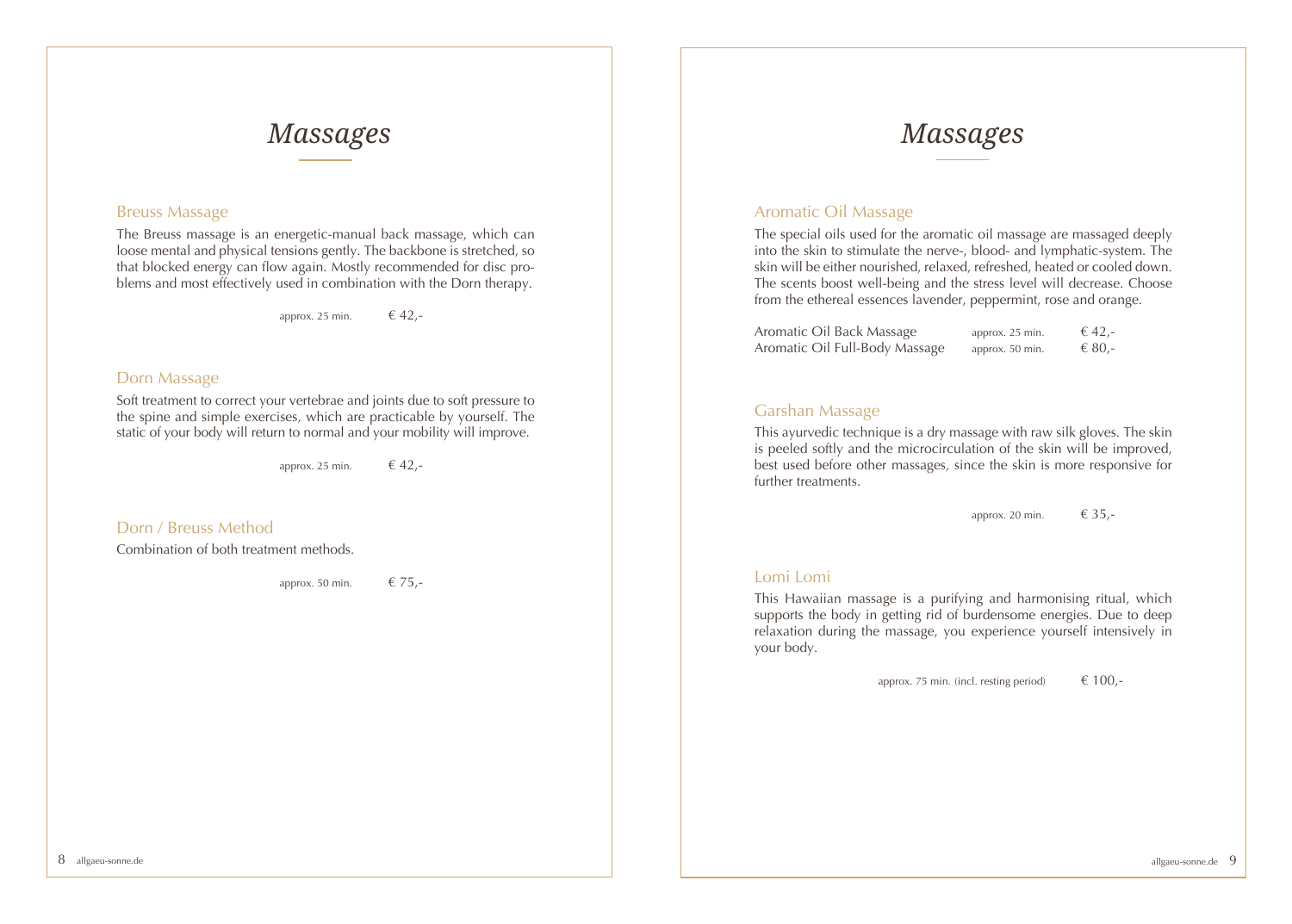#### Shiatsu

This massage therapy is composed of a muscle and meridian massage, acupressure and the mobilisation of blocked joints. Thus tensions are released, circulation is promoted, Qi-Stasis released and moved. Furthermore the gentle mobilisation improves the joint mobility.

approx. 50 min.  $687 -$ 

#### Hot Stone

The Hot Stone Massage is a rediscovered, holistic massage method, which promotes circulation, loosens muscular tensions and supports the lymph flow. The heat of the lava stones provides also a physical and psychological balance, activates endogenous energy sources and increases well-being.

| approx. 45 min. | € 65,- |
|-----------------|--------|
| approx. 60 min. | € 95,- |



## *Massages Massage Packages*

Our massage packages are a combination of different treatments for lasting relaxation and recreation.

Massage-Duo

#### Massage & Foot Reflexology

Enjoy a relaxing and soothing back massage followed by a foot reflexology massage – pure relaxation!

approx. 50 min.  $\epsilon$  75,-

Massage-Trilogy

### Lymphatic Drainage, "Free Neck" & Foot Reflexology

This treatment starts with a massage of the head and face, which activates the lymphatic system. Followed by a neck massage to release tension and finally we finish off with a foot reflexology massage to close the "relaxation-circle".

approx. 75 min.  $\epsilon$  99,-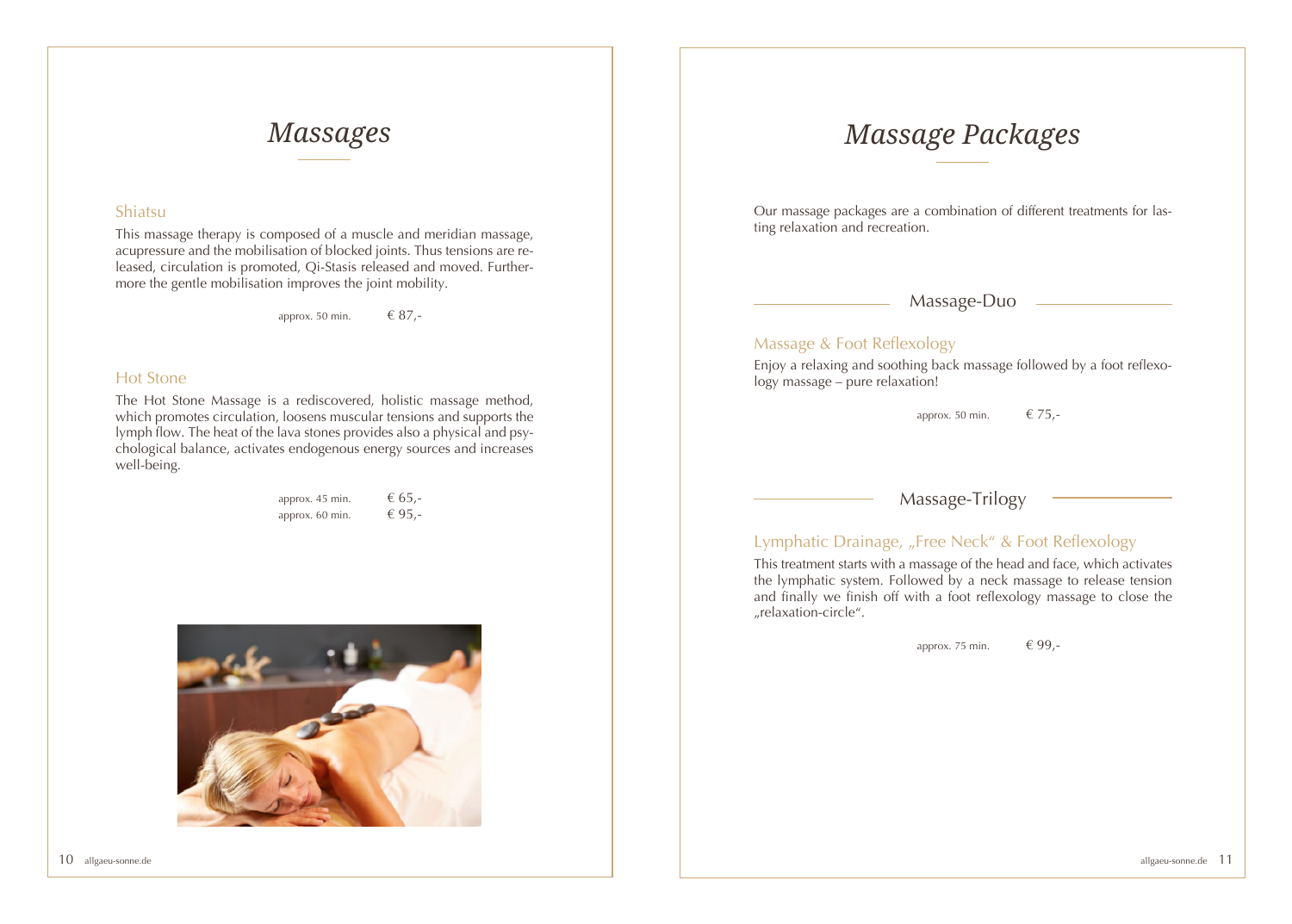### *Other Treatments*

#### Heat Treatment

Recommended to use before or after certain treatments. According to specific heat stimuli, blood circulation and tension release will be effected.

Moor Wrap

approx. 25 min.  $\epsilon$  28,-

Ultrasonic Heat Therapy

approx. 10 min.  $\epsilon$  16,-

#### Horse Chestnut Wrap

The horse chestnut wrap is applied icily and is best used for varicose veins, leg swelling, venous troubles as well as tired and swollen legs. The powerful ingredients of the horse chestnut stimulate the wilted vessels perfectly. The optimal supply of your feet!

both legs / approx. 20 min.  $\epsilon$  25,-

#### Aroma Body Scrub

The right balance of bases and acids is very important for skin metabolism. Our basic body scrubs help restoring this balance. Choose one of our two different flavours rose (soothing) or coffee (stimulating).

approx. 20 min.  $\epsilon$  35,-

## *Other Treatments*

#### Kinesiotape

Is an elastic, adhesive, therapeutical tape. Specially applied, it can relieve pain, support the healing process of injuries and minimize swellings. Also in case of muscular tensions, which often occur as complaints within or after sports injuries, dressings with kinesiotapes are gently and supporting measures.

per region  $\epsilon$  15,-

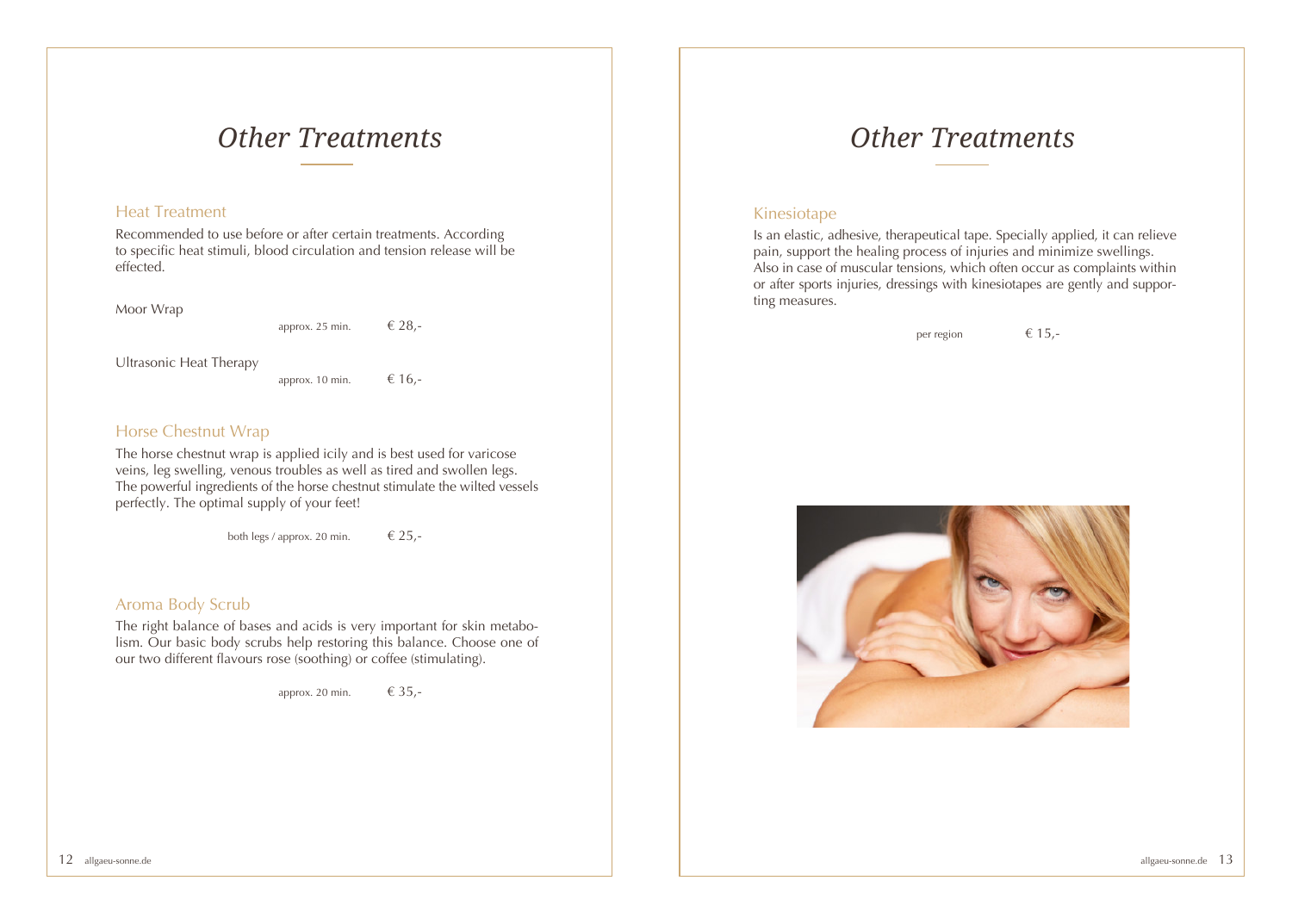## *Baths Baths*

At a water temperature of 37° C to 38° C, you experience relaxing and beneficial warmth on the entire body. You immerse yourself in the fragrances of the bath essences and feel the positive characteristics for skin, body and soul. You decide, if you want to have it with bubbles or without.

#### Allgäu Mountain Herbs (metabolism stimulating)

Whether camomile, peppermint, marigold or nettle, with our herbs we bring the forces of nature directly into the bathtub.

approx. 20 min.  $\epsilon$  38,-

Cleopatra (tissue-tightening and moisturizing) Extracts of milk, honey and almond – like in Cleopatra's time.

approx. 20 min.  $\epsilon$  38,-

#### Wild Lavender (relaxing, soothing)

Like a moment in a field of lavender. The bath with real essential oil of lavender soothes the senses, relaxes and ensures a good sleep.

approx. 20 min.  $\epsilon$  38,-

#### Whey-Mineral (vitalising)

Enjoy a vitalising airstream bath with valuable minerals and trace elements for an elastic skin. With a greasing and anti-inflammatory effect.

approx. 20 min.  $\epsilon$  38,-

#### Detoxing Bath with Dry Wrap

With this bath, acids are drained out through the skin, which has a positive impact on the acid-base balance. After the detox bath, your skin feels better and well-tended due to the natural cleansing. Especially for basic cures like the Schroth Cure and Metabolic Balance®, detoxing baths are perfect. Due to the subsequent dry wrap, the effect is intensified.

approx. 45 min.  $\epsilon$  40,-

#### Thalasso Sea Salt

It is useful for detoxification and beneficial for joint pains.

approx. 20 min.  $\epsilon$  45,-

### *Thalasso*

As its name suggests (Thalassa  $=$  Sea), the focus is on the forces of the sea.

Seaweed contains valuable minerals such as calcium, magnesium, iodine, zinc and selenium, vitamin A, C, E and B complexes. Due to the immediate application, skin metabolism and structures underneath are vivified extremely. Seaweed is a genuine multi-talent. The diverse effects ensure a tight and smooth skin.

Our "treasures of the sea" are highly effective and easy to use. The refreshing and rejuvenating effect of seaweed products is immediately visible and noticeable.

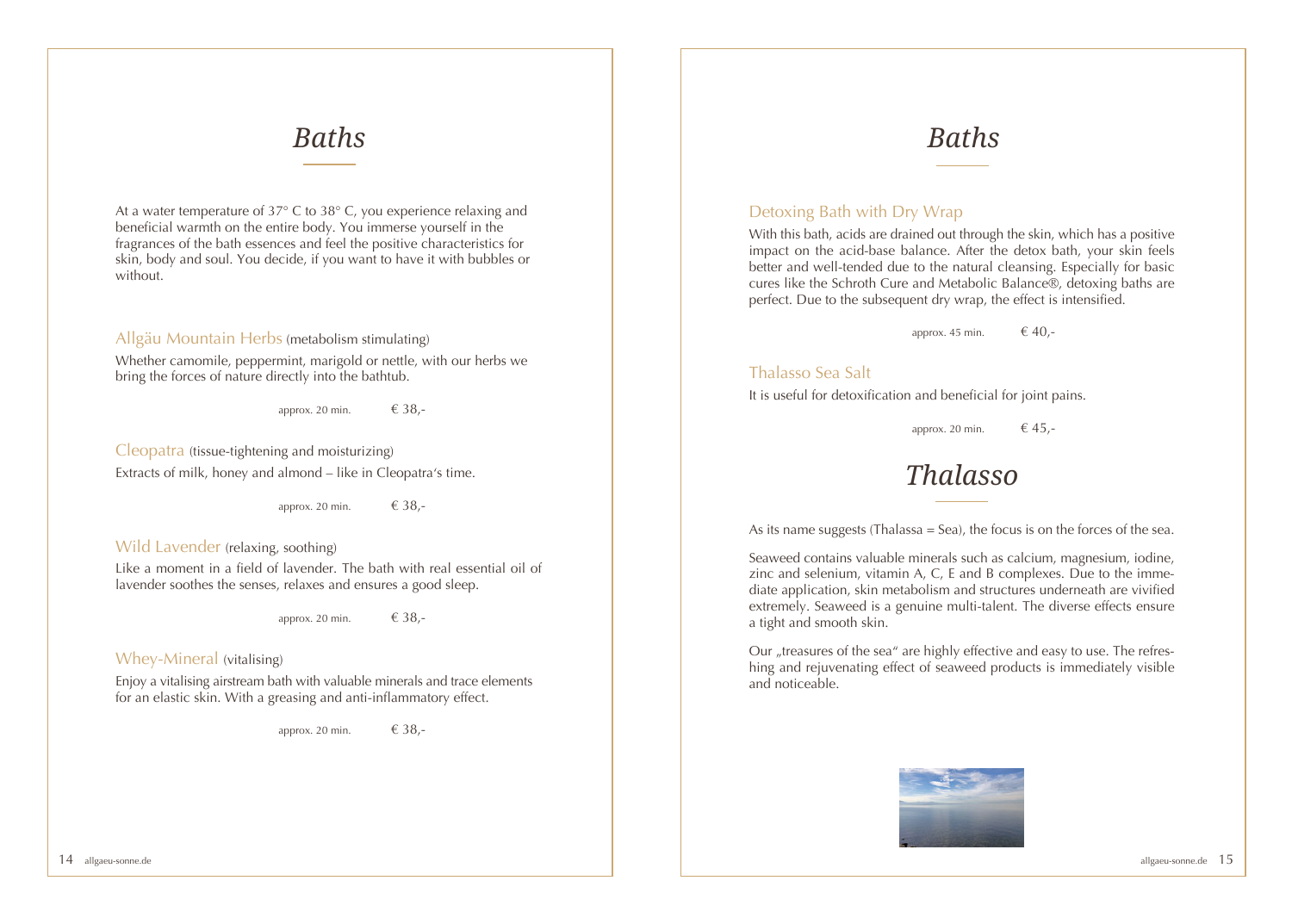## *Body Wraps Body Wraps*

Enjoy the the wonderful feeling of weightlessness in the Flowel-System.

The constant temperature of the waterbed and the use of high-quality nature products in the Flowel-System, support the absorption of valuable ingredients via the skin.

The effect is either regenerating, purifying, re-fattening or relaxing – depending on the product request.

Purifying

#### Thalasso

The valuable ingredients of the seaweed nourish the skin and stimulate cell metabolism and blood circulation. Further it smells like a fresh sea breeze.

approx. 25 min.  $\epsilon$  45,-

### Hay Wrap

We will bring the scent of the Allgäu Alps into the treatment rooms. Profit from the purging and metabolism stimulating, relaxing and analgesic effect of hay in our Flowel-System.

approx. 25 min.  $\epsilon$  40,-

#### Pumpkin Seed

The natural, very rich pumpkin seed wrap with high proportion of unsaturated fatty acids, trace elements, vitamins and minerals has a very draining, purging as well as peeling effect.

approx. 25 min.  $\epsilon$  40,-

Moisturizing

#### **Cleopatra**

Intensive pampering care for dry skin with a fresh and flowery fragrance. Leaves the skin soft, smooth and hydrated.

approx. 25 min.  $\epsilon$  45.-

### Evening Primrose Cream

Brings irritated skin into balance. With a subtle scent, the wrap has a caring, balancing and soothing effect.

approx. 25 min.  $\epsilon$  45,-



Evening primrose is a medicinal plant, which has a positive effect on the connective tissue and is used, inter alia, for anti-cellulite and anti-stretch marks treatments.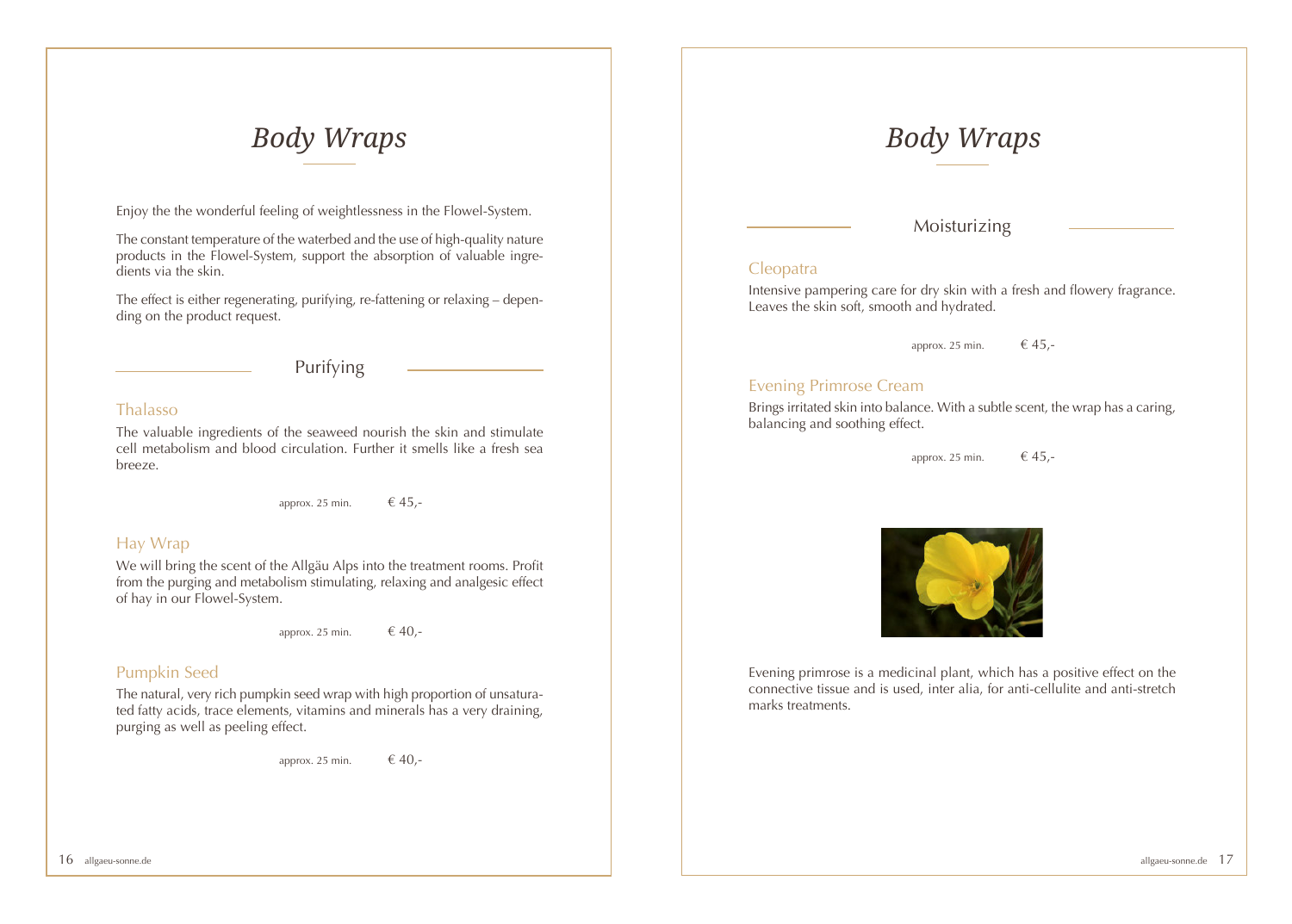Metabolism Activating

#### Natural Mud

Natural power right out of the soil. High-quality, freshly cutted natural mud from the Leopoldskron moss in Salzburg. Offers pleasant easing of rheumatic symptoms, joint problems, and back- and neck-pains.

approx. 25 min.  $\epsilon$  40,-

### Medicinal Chalk plus Evening Primrose Cream

The full-body wrap with medicinal chalk from the island of Rügen has a purging and detoxifying effect. In addition, the subsequent moisturizing evening primrose cream brings your skin in balance.

approx. 60 min.  $\epsilon$  75,-

#### Alpine Herbs

Various herbs from the Allgäu Alps support the immune system and have a stimulating effect on the whole organism.

approx. 25 min.  $\epsilon$  40,-



## *Body Wraps Intensive Treatments*

Stimulating for the Digestive System

### "Free Belly" Partial Massage and Hay Flowers-Liver Pack

Belly massage with smooth, stimulating hand movements as well as a comfortably warm hay flowers wrap for the liver, which stimulates the blood circulation.

approx. 60 min.  $60$ .

Stimulating for the Metabolism

### Raw silk glove Massage and Comfort-Crystal-Wrap

Stimulation of the upper skin layer with a dry massage with a raw silk glove. After that, you will enjoy the application of aromatic crystal-pearls in the Flowel-System. They have a moisturizing effect, when they are spread on the skin.

approx. 70 min.  $\epsilon$  75,-

### Moisturizing

Whey-Airstream-Bath, Evening Primrose Cream-Wrap and Full-Body Massage

Mineralising bath essences revitalise the skin and especially the linolenic acid of the mature seeds of the evening primrose supports the skin's natural barrier in the warm Flowel-System. During the subsequent full-body massage, the nutrients of the evening primrose cream are massaged in intensively.

approx. 90 min.  $\epsilon$  100,-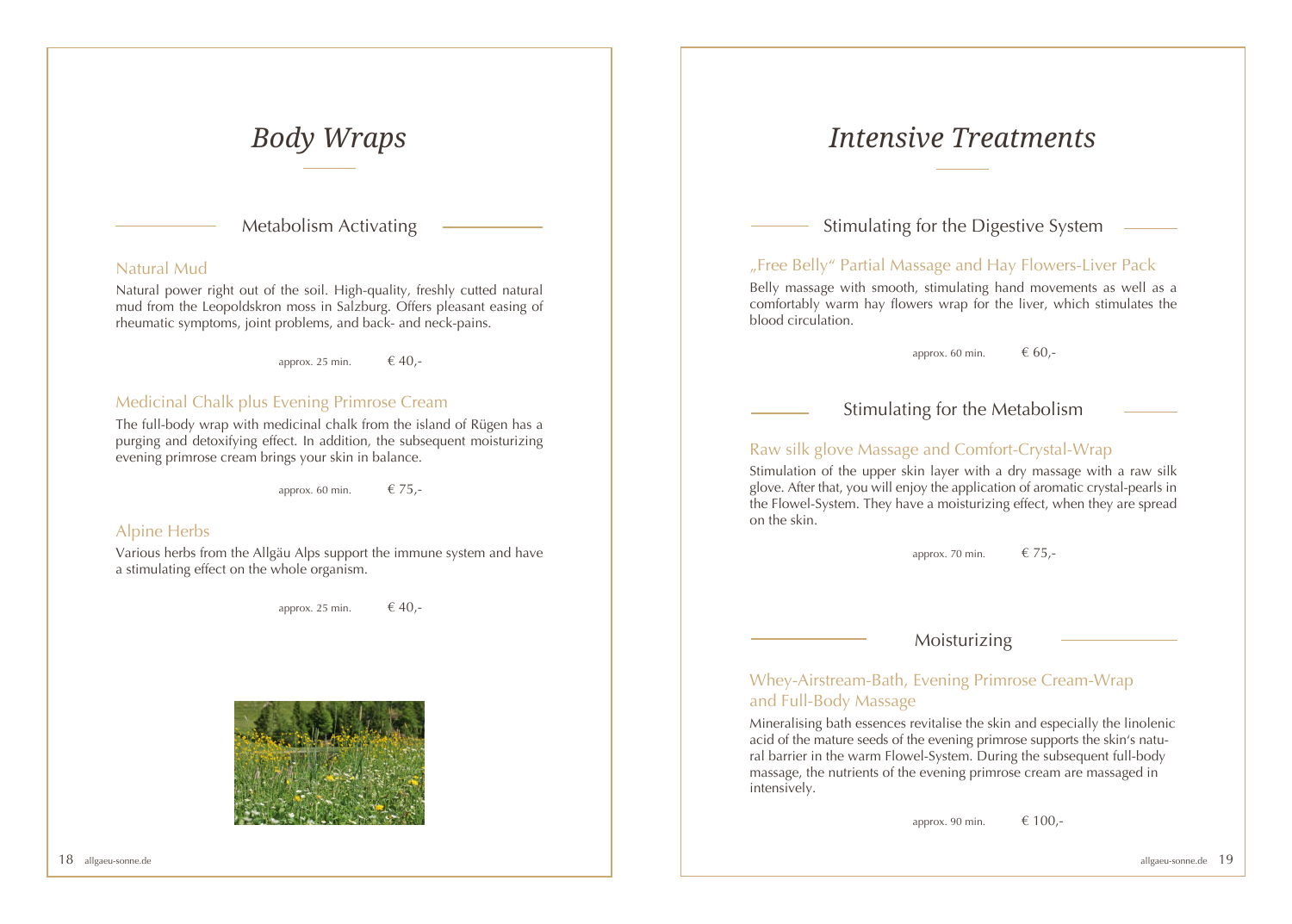### *Intensive Treatments*

Purifying

Thalasso-Sea Salt-Bubble-Bath, Thalasso-Wrap and Full-Body Massage

The intensive bubbling water boosts the effect of sea salt and the implementation of a variety of valuable minerals into the skin. In the detoxifying wrap and during the smooth full-body massage, your body feeling changes to calm and relaxation.

approx. 90 min.  $\epsilon$  115.-

Firming

#### Drainage Leg Massage and Aroma Leg Wrap

The super slight hand technique enhances the stimulation of the lymph vessels and the removal of built-up lymph. The additional caviar cream wrap for lower leg and thigh supports tissue tightening.

approx. 60 min.  $\epsilon$  75,-

### Cleansing

#### Aroma Full-Body Scrub and Full-Body Massage

The aromatic full-body scrub (rose or coffee) eliminates the skin scales smoothly and cleanses your skin. The subsequent full-body massage provides your skin with regenerating ingredients.

approx. 60 min.  $\epsilon$  70,-

## *Private orthopaedic Rehab*

With the perfect combination of excellent equipment, therapeutical expertise and our specialist Dr. med. Thomas Wißmeyer, we provide optimal conditions for orthopaedic rehabilitative stays.

We only accommodate few rehab guests simultaneously and during your rehab stay you enjoy the holiday ambience of our 5\* sport & wellness hotel.

#### There is no better way to get well.

You will find more information on requirements of a private rehab stay at the Allgäu Sonne on www.allgaeu-sonne.de.

### Sonja Hölzler

Physiotherapist, manual therapist, certified sports and gymnastics teacher and rehab representative, is your contact for your stay at the Allgäu Sonne as well as all therapeutical questions.

contact: +49 (0) 8386 702 965 or physio@allgaeu-sonne.de

#### $-$  Dr. med. Hans-Harald Köhler  $-$

Specialist in general practice, naturopathy, acupuncture, chirotherapy, spa physician with surgery directly on site.

contact: +49 (0) 8386 702 0 or info@praxis-koehler.com

### Dr. med. Thomas Wißmeyer

Chief physician of the departments Orthopaedics / Emergency Surgery and Head of the Endoprosthetics Centre of the Asklepios Hospital Lindau, is your contact for medical questions and consultation for Orthopaedics / Surgery / Emergency Surgery and minimally invasive operations (key-hole technique) of hip endoprosthesis in particular.

contact: +49 (0) 8382 276 38 20 or t.wissmeyer@asklepios.com

Our sanatorium is certified according to QMS-Reha® (§ 20 (2a) SGB IX).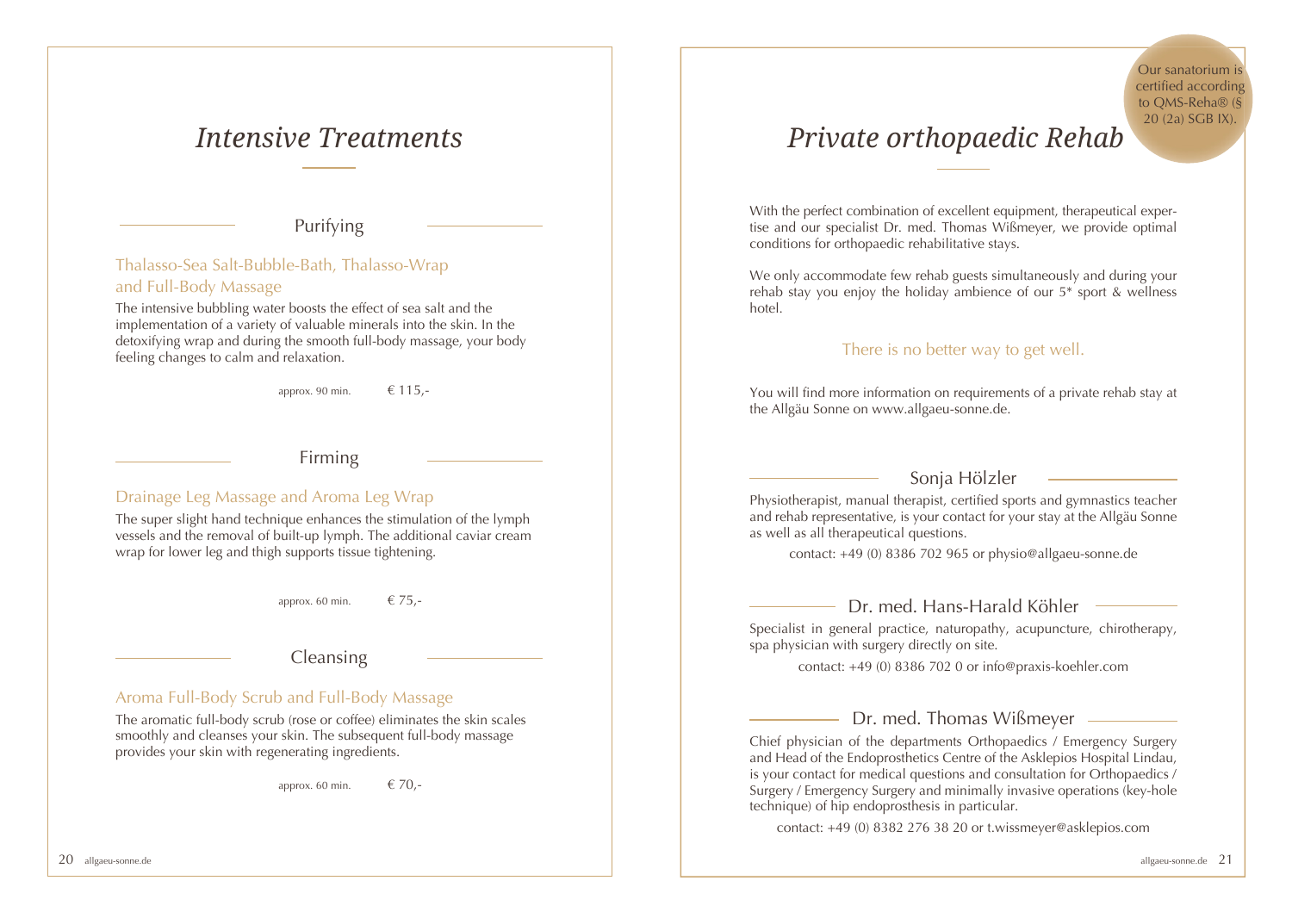## *Etiquette*

We would like to fulfill your expectations and requests regarding our treatments. Therefore we suggest to book your treatments prior arrival. On the day of your arrival you will receive your personal timetable. For further appointments, our Physiotherapy & Massage receptionists would be pleased to help you.

Please come to the Physiotherapy & Massage department five minutes prior your treatment – dressed with your bathrobe.

If you are late, we unfortunately have to reduce your treatment time due to following treatments of other guests.

Our wellness team consists of female as well as male therapists. Please communicate your preference, if appreciated, already at the time of booking.

Please inform us at the time of booking about medical characteristics and diseases such as cardiovascular disorders, allergies, diabetes, metal implants etc.

If you are pregnant or breastfeeding, special conditions must be kept in  $\frac{1}{g}$  mind. Please inform us about this wonderful circumstance, so that we can give you best advices.

If you are unable to keep the appointment, please inform us at an early stage. Free cancellation is only possible prior 24 hours. For late<br>cancellations we charge 80% of the treatment price.

### *Etiquette*

Our treatment duration includes greeting and adoption of the attending employee, as well as possible questions in addition to the treatment.

Please keep your mobile devices switched off during your treatment.

We recommend to wait with sunbathing and sauna directly after face and body treatments. We will be pleased to give you advises.

For any questions and needs, do not hesitate to contact us.



This price list is valid from 1st April 2019 and loses validity with a new price list. Subject to modification!